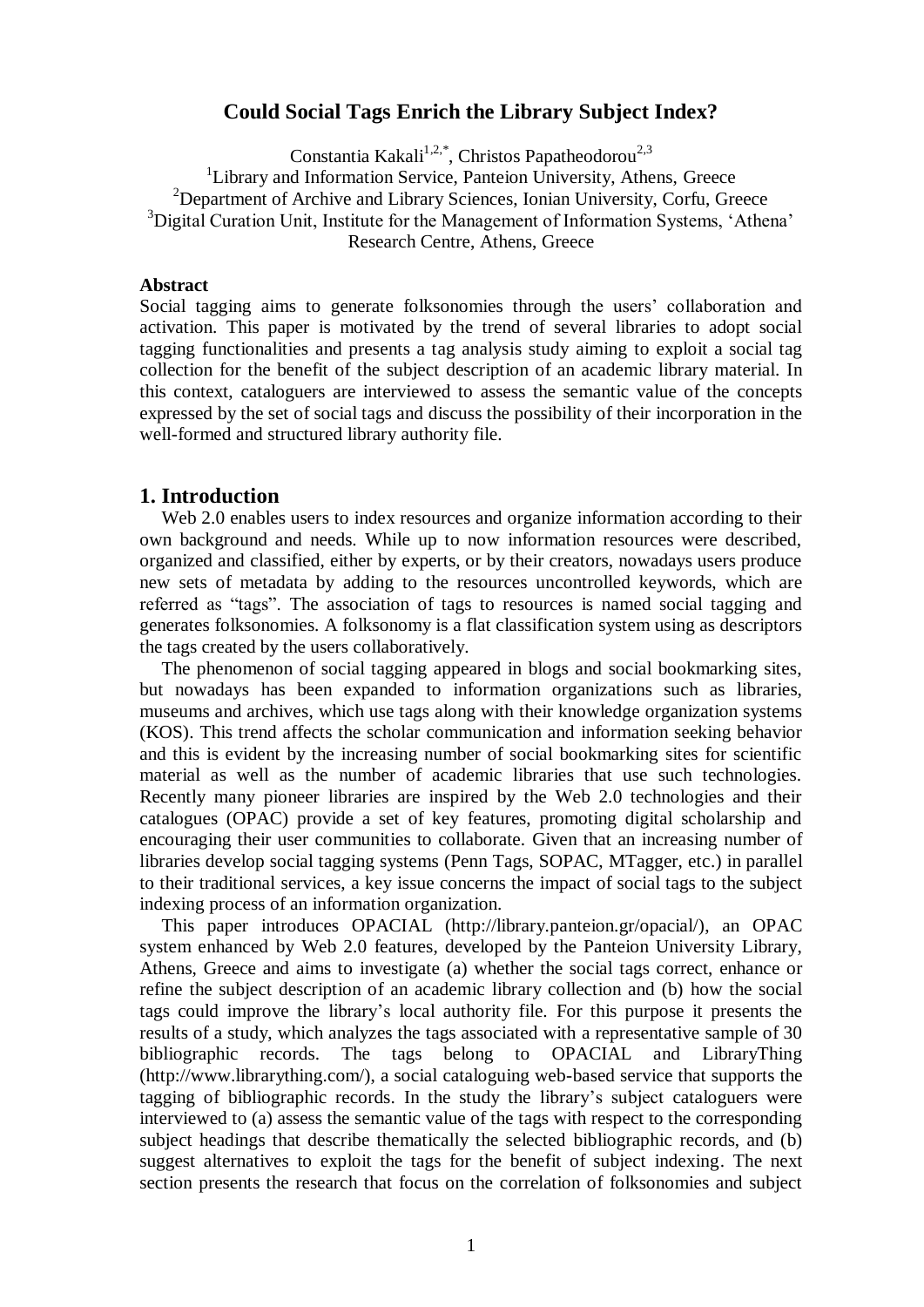indexing, while section 3 describes OPACIAL. In section 4 the experimental setting of this study is presented and its findings are described in section 5. The conclusions derived by this experiment are presented in section 6.

## **2. Related work**

Many scientists foresee possibilities and dynamics in tagging (Quintarelli, 2005; Mathes, 2004; McCulloch & Macgregor, 2006) but at the same time they recognize significant limitations. The current state of the art on the semantic correlation between folksonomies and knowledge organization systems (KOS) centers upon the analysis and integration of user, creator, expert and machine generated vocabularies.

Kipp (2006) compared the vocabularies of users, authors and cataloguers analyzing tags on CiteULike, a social bookmarking site specialized on academic articles. She correlated the tags associated to specific articles with author keywords and thesaurus descriptors and she showed that user tags are related to the author keywords and cataloguers subjects, and the majority of tags were broader or new terms. Lin, Beaudoin, Bui, and Desai (2006) compared social tags with controlled vocabularies and title-based automatic indexing in three empirical studies. They observed overlaps among the three approaches and investigated how tags could be categorized to improve the searching and browsing effectiveness. Moreover the study of Al-Khalifa and Davis (2007) showed that the folksonomy tags overlap significantly with the human generated keywords in contrast to the automatically generated.

Heckner, Mühlbacher and Wolff (2008) created a document classifier for a collection of articles from Connotea, based on the linguistic and functional aspects of tag usage, as well as on the relationship between the tags and document's full text. The classifier was applied to approximately 500 randomly selected tagged articles from the information and computer technology domain and the findings demonstrated a great overlap between the tags and text. Voss (2006) explored the similarities and differences between Wikipedia, folksonomies and traditional hierarchical classification systems (e.g. Dewey Decimal Classification) and he concluded that Wikipedia"s category system constitutes a thesaurus based on a special combination of social tagging and hierarchical subject indexing.

Yi and Chan (2009) investigated the relation of the LCSH and social tags selected from Delicious. The study of the tags distribution over LCSH concluded that LCSH "may greatly enhance the collaborative tagging systems information control process" and "it is possible to connect collaborative tagging systems with OPACs or digital libraries". Thomas, Caudle and Schmitz (2009) performed also a comparison of social tags with LCSH. They report an effort of the librarians of the Cataloging Department, Auburn that compares the social tags and LCSH assigned to a sample of ten books in problematic subject areas across a sample of libraries. The analysis followed a combination of tag classification criteria mentioned by Golder and Huberman (2006) and Kipp (2006).

LibraryThing (http://www.librarything.com/) is a social cataloguing web application permitting the tagging of the bibliographic records. The inserted tags are used for organizing personal book collections, recommending related books, linking editions and translations of a work, etc. According to (Mendes, Quinonez-Skinner & Skaggs, 2008) the usage of LibraryThing tags might transform an OPAC from static to an open, interactive and usable site. LibraryThing content has been used by several tag analysis experiments and innovative systems. For instance EnLibS system, which expands users' queries with tags from LibraryThing in order to reduce the high percentage of the failed queries (Pera, Lund, & Ng, 2009). Smith (2007) explored the relationship between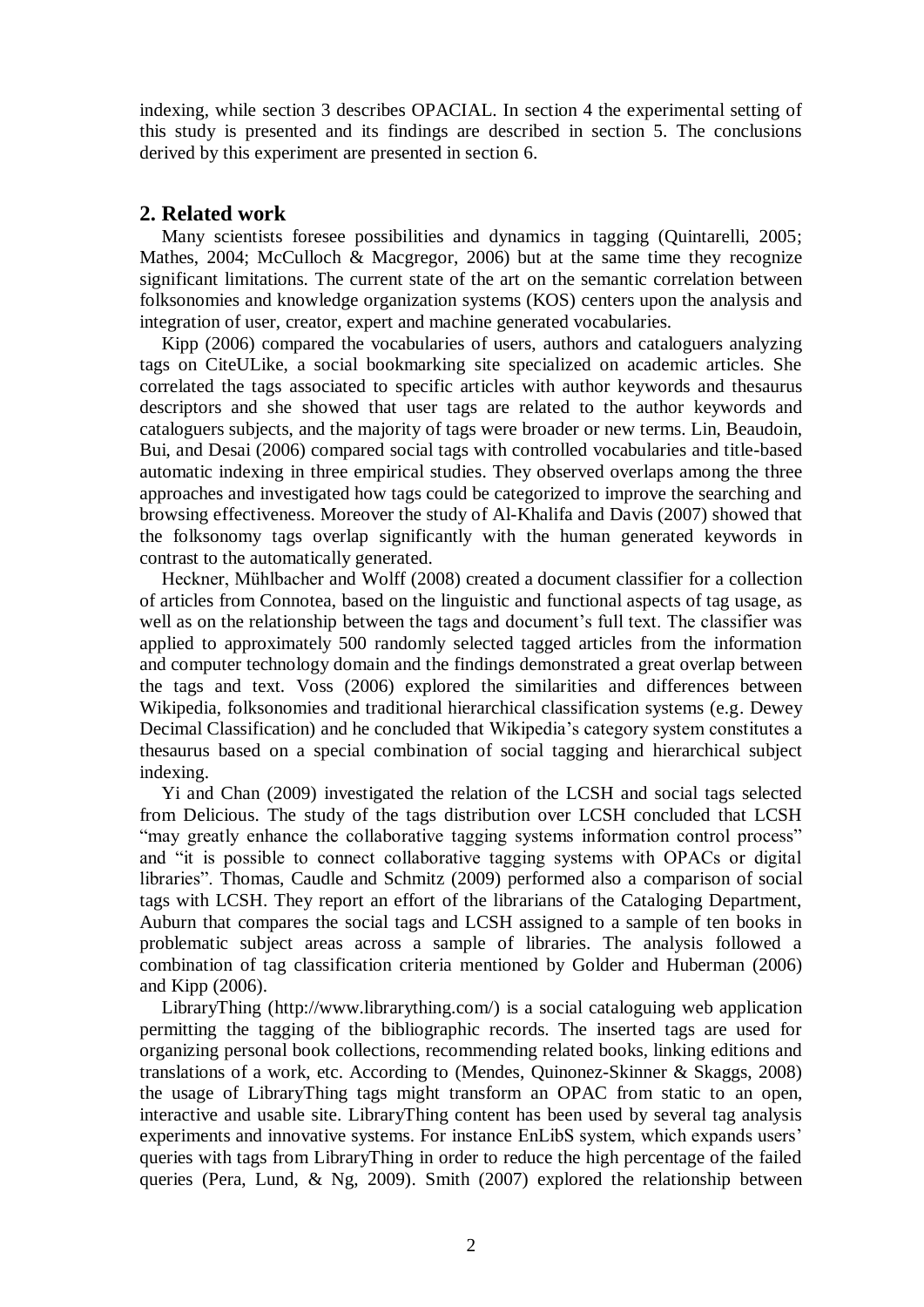folksonomy and subject analysis in a study of LibraryThing tags and Library of Congress Subject Headings (LCSH) associated with the same documents. Her results showed that the tags identified latent subjects. Finally Lawson (2009) compared the 31 top-level subject divisions and the tags from Amazon.com and LibraryThing associated with a sample of 155 books and she claimed that social tagging enables librarians to partner with users to enhance subject access.

## **3. The OPACIAL system**

The presented experimental study is based upon the tags inserted to OPACIAL, an OPAC system enhanced with Web 2.0 features, developed by the Panteion University Library, Athens, Greece. The added-value features of OPACIAL include tagging functionalities, folksonomy-based navigation to the library material, as well as tag searching (Figure 1 shows a small part of the tag cloud of OPACIAL). Successive tag selections operate as faceted information retrieval and narrow down the retrieved records. Furthermore OPACIAL provides user annotations, ranking functionalities and use of reference tools. The users are able to annotate and rank each resource (on a 1 to 5 scale) and to export a record to external social networking sites by using a social networking site aggregator, like Socializer.

A significant feature of OPACIAL is the integration of OPAC records with the ones of the University"s digital repository, named Pandemos and also deployed by the Library. Thus, for each OPAC record the user is capable to retrieve similar digital objects.

| <b>Tag Cloud</b>                           | Search:                                                                                       |
|--------------------------------------------|-----------------------------------------------------------------------------------------------|
| APA                                        | APA - Οδηγός Συγγραφής Association for Behavior Analysis Avatar Behavior Therapy Carl Schmitt |
| Clausewitz<br>Cyborg<br>China              | Dellburck Ecce Homo<br>Engels<br>Facebook<br>Genetic Algorithms<br>Italian                    |
| modern political history<br>Marx           | Nehamas<br>Nietzsche Offensive Realism<br>Max Weber<br>Princeton<br><b>RDF</b>                |
| Saladin<br>Raymond Aron                    | Science Status Quo Verstehen Virtual Communitiy Virtual Reality Virtuality                    |
| Will to Power<br>Web Science               | behavior analysis behavioral psychology<br>Zarathustra<br>anti<br>behaviorism                 |
| behaviourism                               | bounded rationality capital punishment cultural heritage cultural heritage cyberculture       |
| death penalty<br>evolutionary theory       | fair trade globalization<br>innovative business<br>knowledge                                  |
| representation                             | multi-level governance museums neofunctionalism ontologies ontology<br>opac<br>oral           |
| cultures                                   | orality organizational knowledge performance gwegwe radical behaviorism semantic web          |
|                                            |                                                                                               |
| social software<br>sozialer sinn<br>social | stories studies in politics technological determinism usability verbal                        |

Figure 1: Part of OPACIAL's tag cloud

OPACIAL has been evaluated by an technology acceptance experiment (Gavrilis, Kakali & Papatheodorou, 2008), in which twenty users (post graduate students and faculty members) used all its functionalities for a week, inserted more than 500 tags and finally were interviewed to assess the system usability and usefulness. The results of this experiment were encouraging since the users declared that they are satisfied by the offered service and consider useful and reliable the information searching using tags. Moreover they prefer to use both the tags and library subject index in information seeking. Given these findings the tags inserted by these users were analyzed in order to explore and categorize their tagging behavior. The results emerged that users insert tags to either correct, or complement weak subject descriptions.

These promising results triggered the design of the presented experiment, which aims to survey the subject cataloguers" opinion concerning the impact of the user community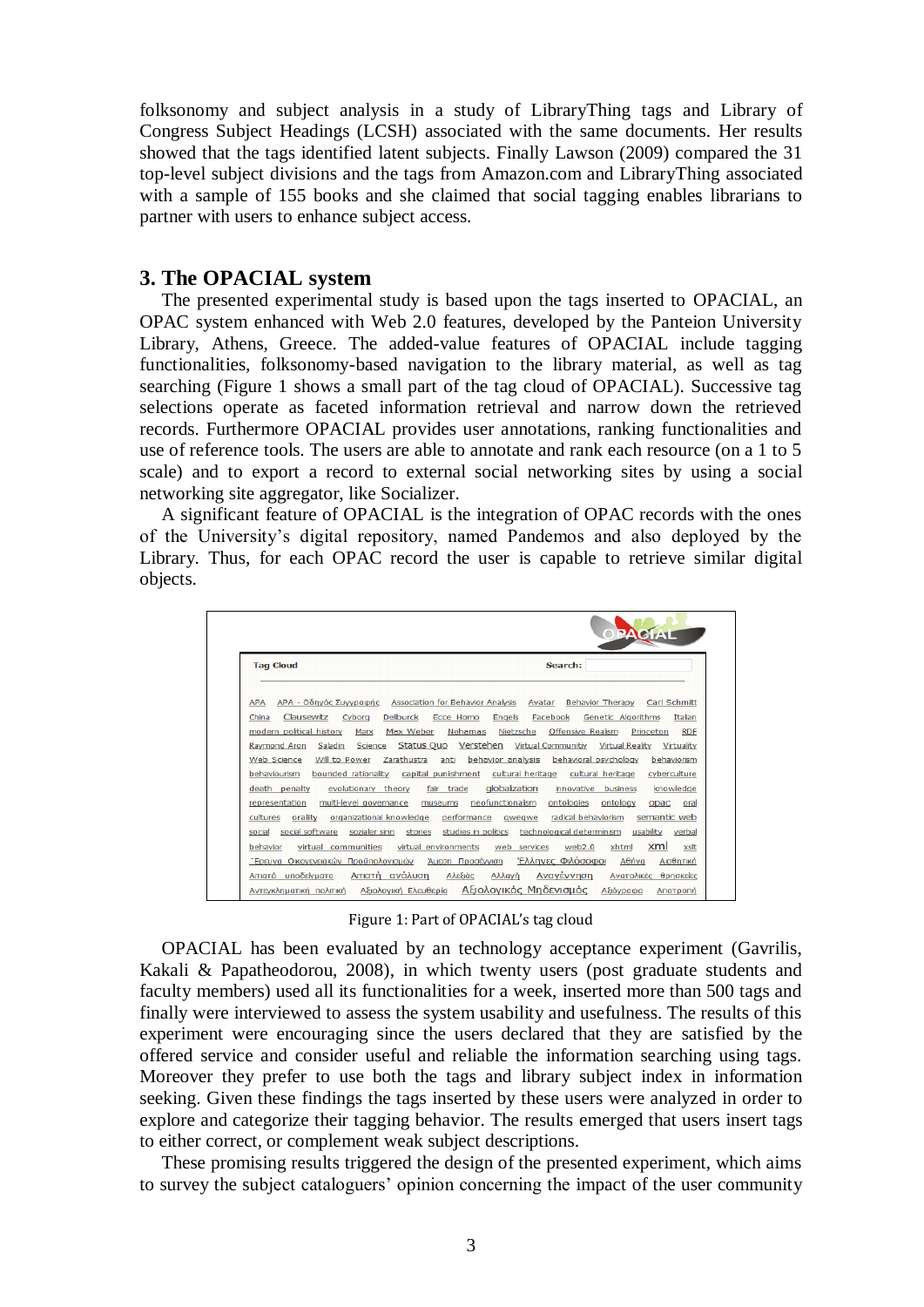vocabularies to the local authority file evolution and the definition of a policy to converge the user-based and the expert-based subject indexing approaches.

## **4. Experimental setup**

The Panteion University library's authority file consists of up to 100,000 entries – most of them translated in Greek language from LCSH – and the majority is interlinked by references of broader, narrower and non-preferred terms. The authority entries correspond to a collection of 80,000 titles of books, serials, video, and grey literature specialized on social and human sciences. For the investigation of the mentioned issues a representative random sample of 30 socially tagged bibliographic records was selected, which carried 72 subject headings, 66 being unique. The 18 records correspond to books written in English, 1 in French and 11 in Greek language.

Totally 540 tags were gathered, 120 being from OPACIAL and 420 from LibraryThing. The distribution of the tags over the bibliographic records is as follows: 12 records has been annotated exclusively by the OPACIAL tags, 8 records has been annotated only by LibraryThing tags and the rest 10 carry tags from both folksonomies.

The bibliographic records along with the corresponding subject headings and the associated tags were presented in a tabular form (Table 1 presents a part of the data) and given to the 9 subject cataloguers of the Panteion University Library. Regarding their profile, they all hold a BSc on librarianship, 1 holds a second BSc on History and 4 of them hold a MSc on Information Science. All of them are women and 3 of them have more than 15 years professional experience, 2 have an experience between 6-10 years and 3 are junior cataloguers. Most of them acquainted with social tagging due to OPACIAL, while 4 of them are familiar with social networking applications.

The cataloguers had to study the thematic description and the tags associated with each record in a period of a week; then each cataloguer was interviewed. The interview was structured in three axes:

(A1): Comparison of the expressiveness and usefulness of the OPACIAL and LibraryThing tags.

(A2): Assessment of the semantic value of both the OPACIAL and LibraryThing tags, with respect to the corresponding subject headings of the selected records. The focus of the discussion was on whether the tags (a) are identical to a part of the subject description of the selected documents, (b) are identical to some subject descriptors of the authority file but disjoint to the description of the selected documents (c) correct the subject description of the selected documents, (d) enhance the subject description of the selected documents. The enhancement of the subject description by a tag is defined as either

(i) the tag introduces a new descriptor; it might be synonym, broader or narrower to the terms of the subject description, or

(ii) the tag is identical to existing descriptors and disjoint to the terms of the subject description; it might to be correlated to the terms of the subject description with equivalence, hierarchical or association relations.

(A3): Exploitation of the social tagging in subject indexing and the development of a social tagging policy by the library. Indicative questions of this axis are:

(i) does social tagging upgrade the library information access services,

(ii) whether the library should encourage its users to insert social tags and why,

(iii) how a library could incorporate social tags in its authorities; by creating new subject headings; by correlating existing subject headings; by correcting/modifying the translation of the subject headings to the local language according to the user communities vocabulary evolution.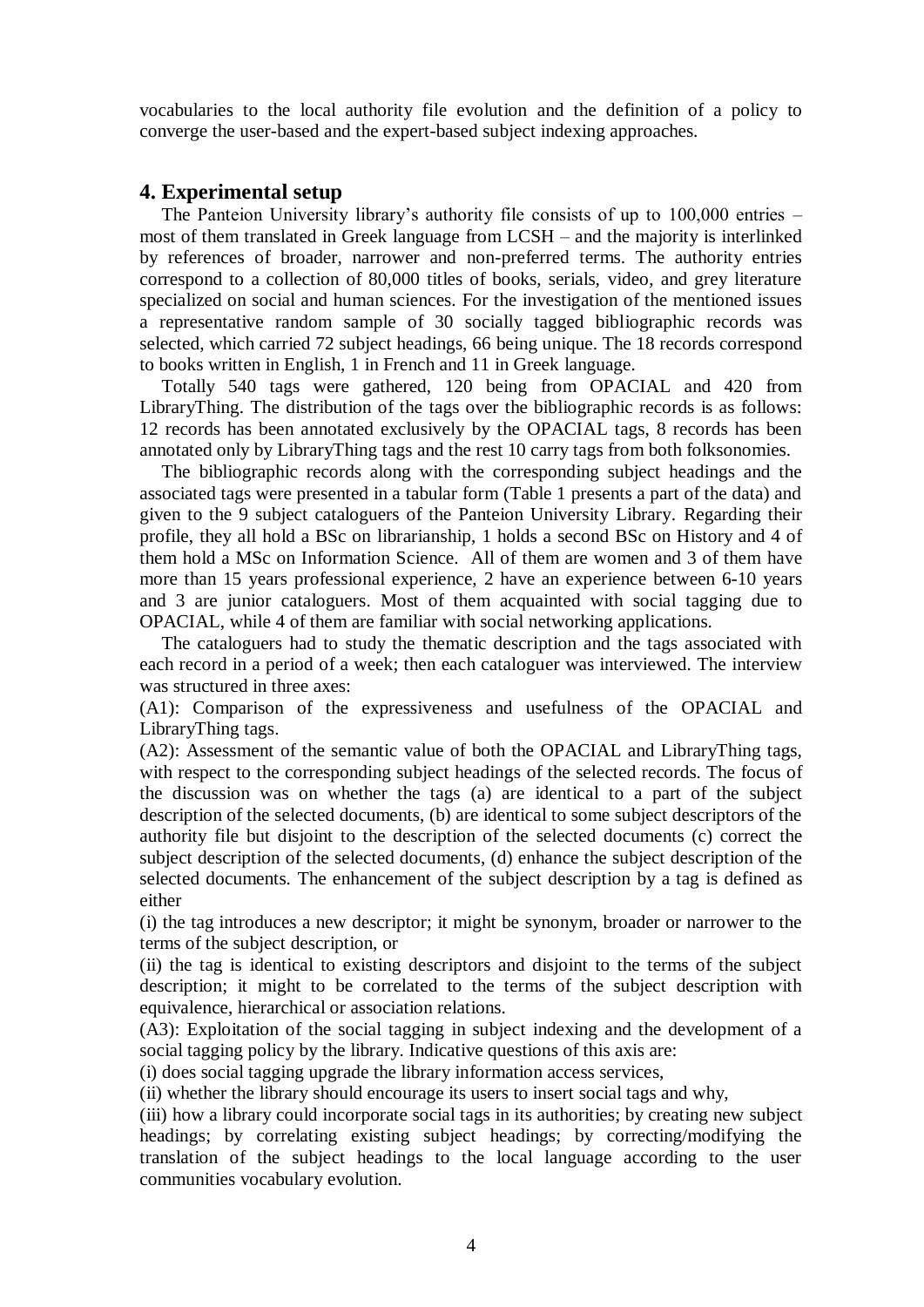The first two were closed questions aiming to disambiguate the participants" opinion about the usefulness of social tagging. These attitudes were recorded using 7-point Likert scale, with 1 being in the negative side and 7 being the positive. Finally each interview had an average duration 30 – 40 minutes.

#### **5. Results**

Concerning the first axis (A1) the interviews proved that OPACIAL has more representative and accurate tags than LibraryThing. The librarians found a number of pointless expressions and misunderstood some of the tags of the LibraryThing's clouds. In particular they "vote" for the 60% of OPACIAL tags are useful and more precise and 40% for LibraryThing. However the OPACIAL percentage increased after the exhaustive enumeration and examination of the tags.

This finding is explained by the fact that OPACIAL hosts material focusing on social sciences and serves a scholar community that uses a specialized vocabulary. On the other hand LibraryThing is a general-purpose collaborative cataloguing service, thus carries several tags that do not add value to the subject description. For instance 20 (out of the 420) LibraryThing tags represent the taggers instead of the subject of the documents (e.g. Norton, wanted), or are too general terms (e.g. book). Furthermore some tags are identical to the last names of authors, editors, or personal names as subject. Finally a couple of them are annotations instead of tags since they are phrases, comments or definitions.

Regarding axis (A2), all librarians confirmed that in general the tags enrich the subject description of the documents. The tags supplement the thematic description of most documents, while a librarian said, "they complement the information" of the books. However they hardly discerned a trend of the users' tags to correct the subject description of some documents but they admitted that they have already corrected some bibliographic records due the appearance of more accurate tags. Most of them they found a significant number of tags that are identical to authority records, and certainly enrich the subjects of the bibliographic records. This opinion is confirmed by the fact that only 21 tags are the same with the subject description of the selected documents, while the majority of the tags, 355 out of 540, are identical to the subject descriptors of the library authorities.

Indicative examples of this analysis are given in Table 1. In the record of the first row the 2 subject headings are included in the tag cloud. The tag cloud consists of 34 tags and 28 of them belong to the local authority. The evaluation of the tag cloud revealed that 11 of the tags could be used in the subject description of the record, while 2 of them are new terms. In the second row there are 3 subject headings and 2 tags are part of them. Totally 21 tags are associated with this record, while 12 of them are terms in the authority file. The evaluation emerged that 5 tags enhance the subject description of the record, while just the tag "digital humanities" is a new term.

Moreover librarians opined that the majority of OPACIAL tags are narrower terms as compared with the subjects of the documents and sometimes too specific. Contrary LibraryThing tags are diverse; some of them are broader terms (e.g. Philosophy, Sociology, Economics, Culture) and do not add value to information retrieval.

Finally the librarians found that several tags constitute either new concepts or neologisms, or alternative translations of terms to the Greek language. However most of them hesitate to create new authority records but are eager to consider the tags nonpreferred terms and add relations to them.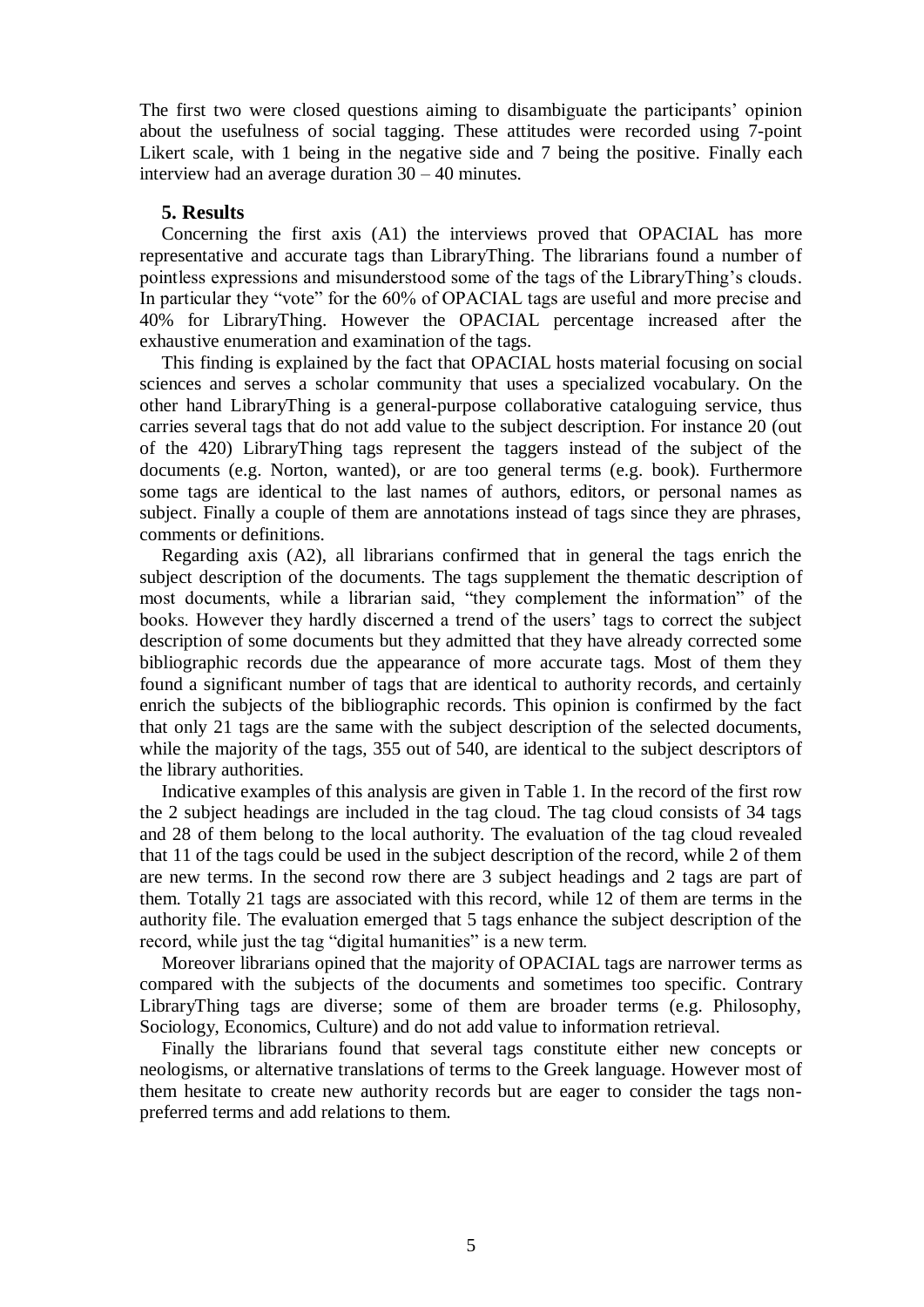| Table 1. A sample of tagged records     |                         |                                            |  |
|-----------------------------------------|-------------------------|--------------------------------------------|--|
| <b>Bibliographic Record</b>             | <b>Subject Headings</b> | Tags                                       |  |
| <b>Author:</b> Weber, Max (1864-1920),  |                         | 19th century 20th century Europe           |  |
| Roth, Guenther (Editor),                | Sociology               | <b>Germany Verstehen Weber</b>             |  |
| Wittich, Claus (Editor).                |                         | bureaucracy class structure economic       |  |
| <b>Title:</b> Economy and society : an  | Economics               | sociology economics economy german         |  |
| outline of interpretive sociology /     |                         | history interpretation knowledge           |  |
| Max Weber; edited by Guenther           |                         | philosophy political economy political     |  |
| Roth and Claus Wittich                  |                         | science political theory politics religion |  |
| <b>Publication:</b> Berkeley, Calif.:   |                         | social theory society sociological         |  |
| University of California Press,         |                         | theory sociology state the state theory    |  |
| c1978                                   |                         | <u>world history Αξιολογική Ελευθερία</u>  |  |
|                                         |                         | Γερμανοί Φιλόσοφοι Κατανόηση               |  |
|                                         |                         | Κοινωνιολογία                              |  |
| <b>Author</b> : Janes, Joseph (1962-)   | Reference services      | Digital Reference LIS Professional         |  |
| <b>Title:</b> Introduction to reference | (Libraries)             | Books Reference/Business best              |  |
| work in the digital age / Joseph        |                         | practices biblioteques computers digital   |  |
| Janes                                   | Internet in library     | humanities guidelines info science         |  |
| <b>Publication:</b> New York: Neal-     | reference services      | information management information         |  |
| Schuman Publishers, c2003               |                         | science internet librarians librarianship  |  |
|                                         | Electronic reference    | library library science reference          |  |
|                                         | services (Libraries)    | reference service textbook                 |  |

Summarizing the third axis (A3) of the interview, the cataloguers are positive towards the adoption of social tagging by the Panteion University Library and they find it useful. Some of them argued, "we have the chance to discover our weakness in subject indexing, especially the non-subject librarians". In addition they agreed that social tagging could help them to approach the user"s way of thinking and help them more effectively as well as to observe the communities terminology evolution. As cataloguers, they believe that tags provide new terms for the benefit of subject indexing – even the subject description precedes the insertion of tags. It is worthy to mention that metadata cataloguers proposed the implementation of tagging system in the digital library of the University (Pandemos, http://library.panteion.gr/pandemos), which hosts specialized material such as theses and digitized scientific journals.

An issue revealed by the interviews is the quality assurance of the tagging process. The cataloguers expressed their reservation about the tags being inserted by undergraduate students and external users, while some of them stated, "we must encourage faculty and post-graduate students to tag". Nevertheless an open question is to "buy" LibraryThing's tags or to encourage the users to enrich the local folksonomy.

A relevant issue concerns the process of the social tags exploitation. The discussion among the others concerned the frequency and the criteria of the tag assessment process. Some librarians suggested the refinement of the inserted tags by searching, in predefined time periods, the LCSH to identify overlapping terms and keep in the folksonomy only the non-overlapping tags, while the overlapping to be inserted in the local authority file. However this proposal characterized as a "luxury" for an academic library with a limited number of personnel that serves almost 3,000 users per day and inserts more than 4,000 records in the catalog.

Two librarians proposed the creation of a wiki to enhance the collaboration of subject cataloguers and the faculty members for the disambiguation of the inserted tags, the apodosis of subject descriptors in the Greek language and in general the improvement of the library authorities. Moreover two other cataloguers suggested the creation of new authority records "out of the LCSH frontiers", especially in cases the tags are identical to Wikipedia entries.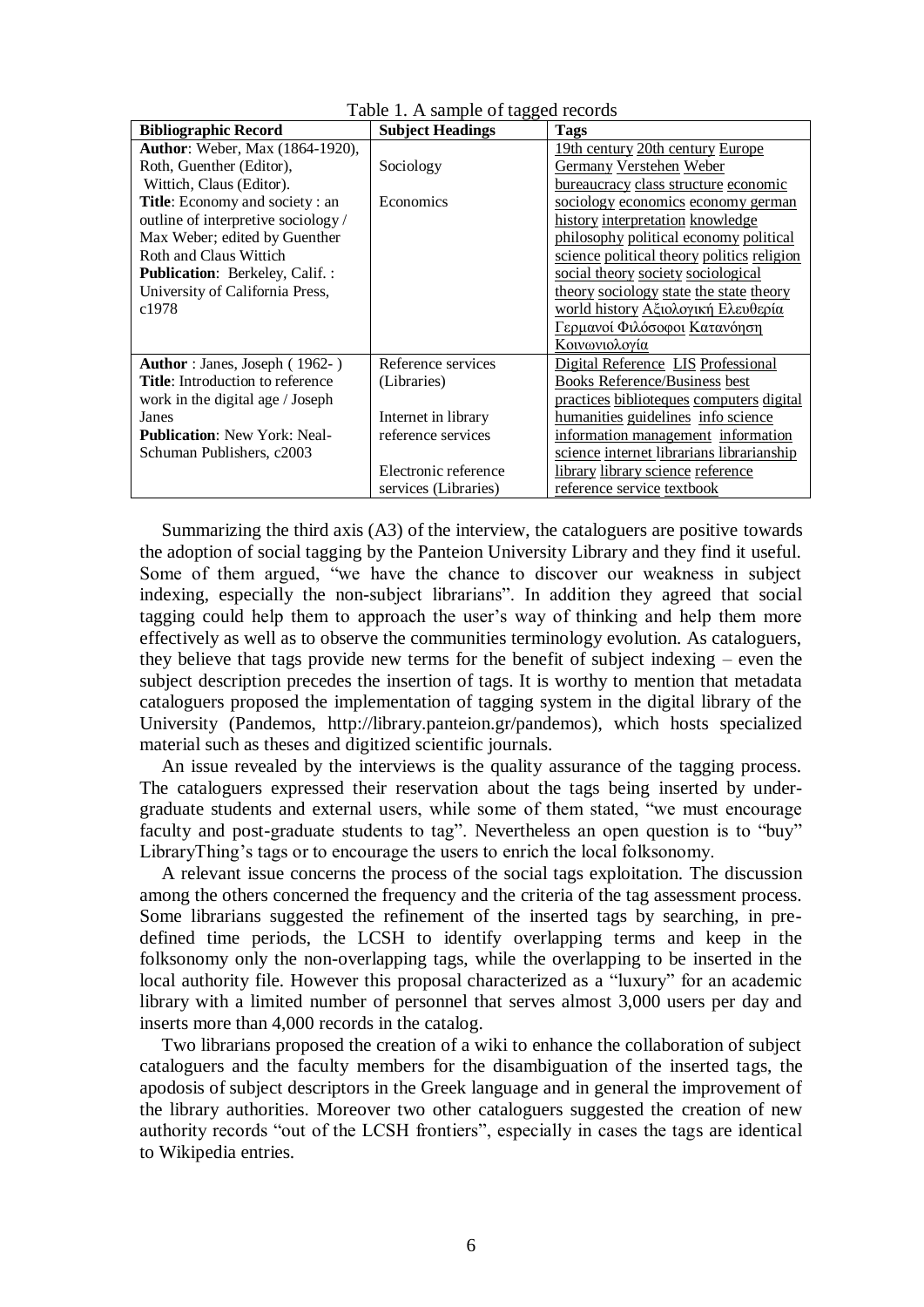Concerning the closed questions, the librarians believe that OPACIAL upgrade the library services giving an average grade 5.66 in the 7-point Likert scale. Regarding the reasons for which a library must encourage its users to tag records, the results are as follows: (i) to activate the user participation gained an average grade 6.22, (ii) to develop an user – friendly alternative for information retrieval, gained an average 6.44, (iii) to receive feedback for the users needs, gained an average 6.44, and finally (iv) to develop a direct way for subject indexing according the users' vocabulary, gained an average 5.66. These results confirm the hypothesis that the cataloguers consider useful the OPACIAL tagging functionality and thus the cooperation between the local index and folksonomy.

### **6. Conclusion**

This study signified the opening of an in depth discussion between the library staff about the power of Web 2.0 opportunities. The library cataloguers recognized the role of "long tail" and the importance of the development of social networks through the activation of their users to create metadata.

The findings of this study provide the opportunity to the library staff to evaluate the library subject index, and to renew its content by new terms or relations. In particular the study addresses that the tags express directly the evolution of a scientific domain and the library should (a) create new subject descriptors, (b) substitute the current subject headings with more appropriate ones and (c) create references between the subject descriptors of the local authority file.

 Essentially, the development of a policy for the exploitation of social tagging is equivalent to the establishment of a Library 2.0 environment in an information organization grounded on the concept of user collaboration and the design of collective information services.

#### **References**

- Al-Khalifa, H.S., & Davis, H.C. (2007). Exploring the value of folksonomies for creating semantic metadata. *International Journal on Semantic Web and Information Systems (IJSWIS)*, *3* (1), 13-39.
- Gavrilis, D., Kakali, C., & Papatheodorou, C. (2008). Enhancing library services with Web 2.0 functionalities. In *Proceedings of the 12th European Conference on Research and Advanced Technology for Digital Libraries (Aarhus, Denmark, September 14 - 19, 2008).* B. Christensen-Dalsgaard, D. Castelli, B. Ammitzbøll Jurik, and J. Lippincott, Eds. Lecture Notes In Computer Science, vol. 5173. Springer-Verlag, Berlin, Heidelberg, 148-159. Doi: 10.1007/978-3-540-87599-4\_16
- Golder, S., & Huberman, B. (2006). Usage patterns of collaborative tagging systems. *Journal of Information Science, 32*(2), 198-208.
- Heckner, M., Mühlbacher, S. & Wolff, C. (2008). Tagging tagging: Analysing user keywords in scientific bibliography management systems'. *Journal of Digital Information,* 9(27).
- Kipp, M.E.I. (2006). Complementary or discrete contexts in online indexing: a comparison of user, creator, and intermediary keywords. *Canadian Journal of Information and Library Science 30(3).* Retrieved October 26th, 2009 from http://dlist.sir.arizona.edu/1533/01/mkipp-caispaper.pdf
- Lawson, K. (2009). Mining social tagging data for enhanced subject access for readers and researchers. The Journal of Academic Librarianship 35(6), 574-82.